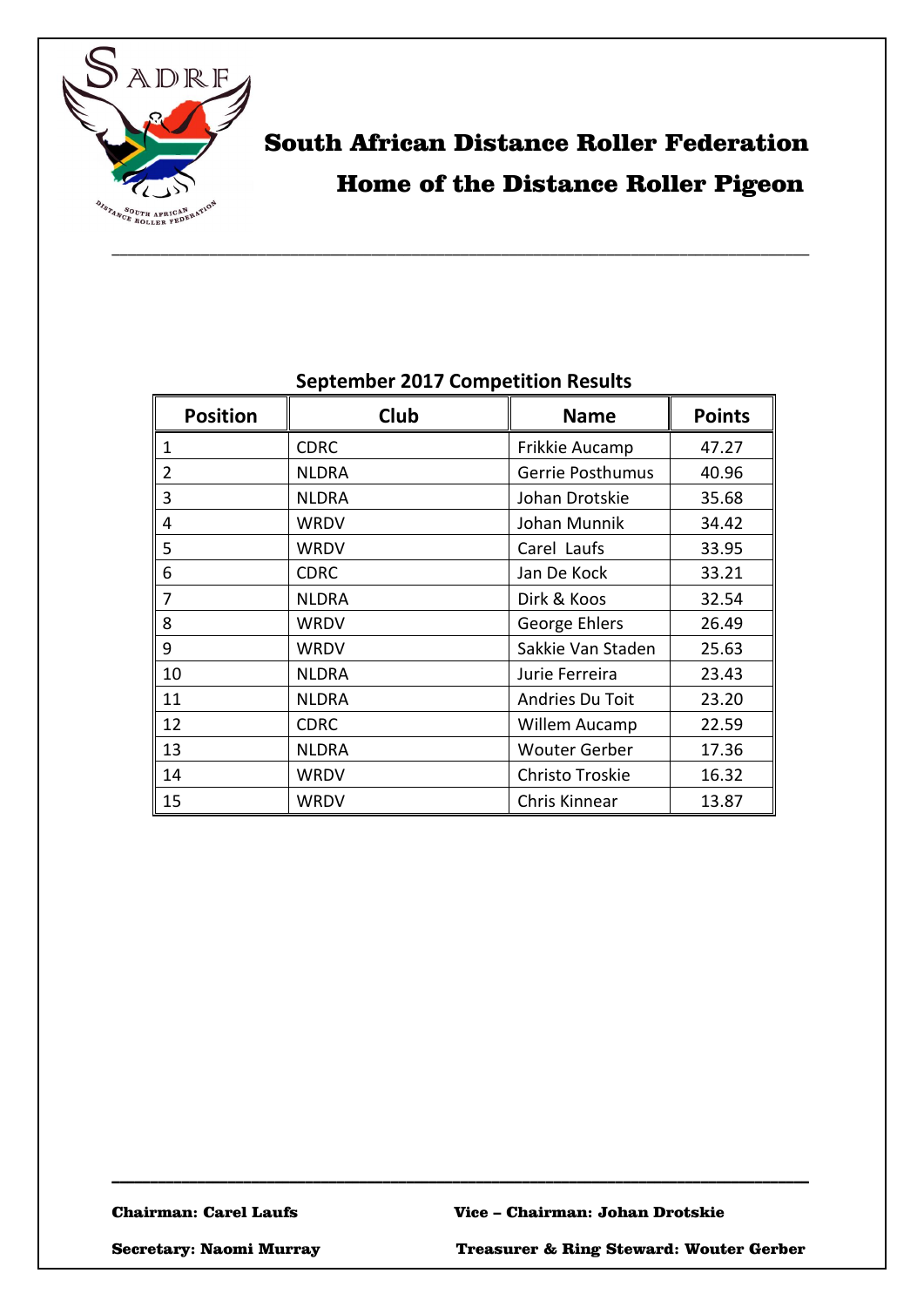

## South African Distance Roller Federation Home of the Distance Roller Pigeon

| <b>Position</b> | Club         | <b>Name</b>          | <b>Points</b> |
|-----------------|--------------|----------------------|---------------|
| 1               | <b>CDRC</b>  | Frikkie Aucamp       | 327.56        |
| $\overline{2}$  | <b>NLDRA</b> | Gerrie Posthumus     | 294.48        |
| 3               | <b>WRDV</b>  | Sakkie van Staden    | 287.72        |
| 4               | <b>NLDRA</b> | Johan Drotskie       | 283.92        |
| 5               | <b>CDRC</b>  | Jan De Kock          | 261.90        |
| 6               | <b>WRDV</b>  | Carel Laufs          | 253.20        |
| 7               | <b>NLDRA</b> | Dirk & Koos          | 237.73        |
| 8               | <b>WRDV</b>  | George Ehlers        | 228.97        |
| 9               | <b>WRDV</b>  | Johan Munnik         | 212.09        |
| 10              | <b>WRDV</b>  | Christo Troskie      | 205.38        |
| 11              | <b>NLDRA</b> | Andries Du Toit      | 193.63        |
| 12              | <b>CDRC</b>  | Chris Kinnear        | 180.41        |
| 13              | <b>NLDRA</b> | Jurie Ferreira       | 161.71        |
| 14              | <b>NLDRA</b> | <b>Wouter Gerber</b> | 145.52        |
| 15              | <b>CDRC</b>  | Willem Aucamp        | 118.75        |
| 16              | <b>NLDRA</b> | Johan Booyens        | 88.13         |
| 17              | <b>CDRC</b>  | Sakkie Enslin        | 80.81         |

#### **2017 League Position**

### **2017 Highest Competition Point**

| <b>Position</b> | Club        | <b>Name</b>       | <b>Points</b> |
|-----------------|-------------|-------------------|---------------|
|                 | <b>CDRC</b> | Frikkie Aucamp    | 50.28         |
|                 | WRDV        | Sakkie van Staden | 49.30         |
|                 | WRDV        | Sakkie van Staden | 48.64         |
|                 | <b>CDRC</b> | Frikkie Aucamp    | 47.27         |
|                 | WRDV        | Sakkie van Staden | 46.87         |

\_\_\_\_\_\_\_\_\_\_\_\_\_\_\_\_\_\_\_\_\_\_\_\_\_\_\_\_\_\_\_\_\_\_\_\_\_\_\_\_\_\_\_\_\_\_\_\_\_\_\_\_\_\_\_\_\_\_\_\_\_\_\_\_\_\_\_\_\_\_\_\_\_\_\_\_\_\_\_\_\_\_\_\_\_\_\_\_\_\_

Secretary: Naomi Murray Treasurer & Ring Steward: Wouter Gerber